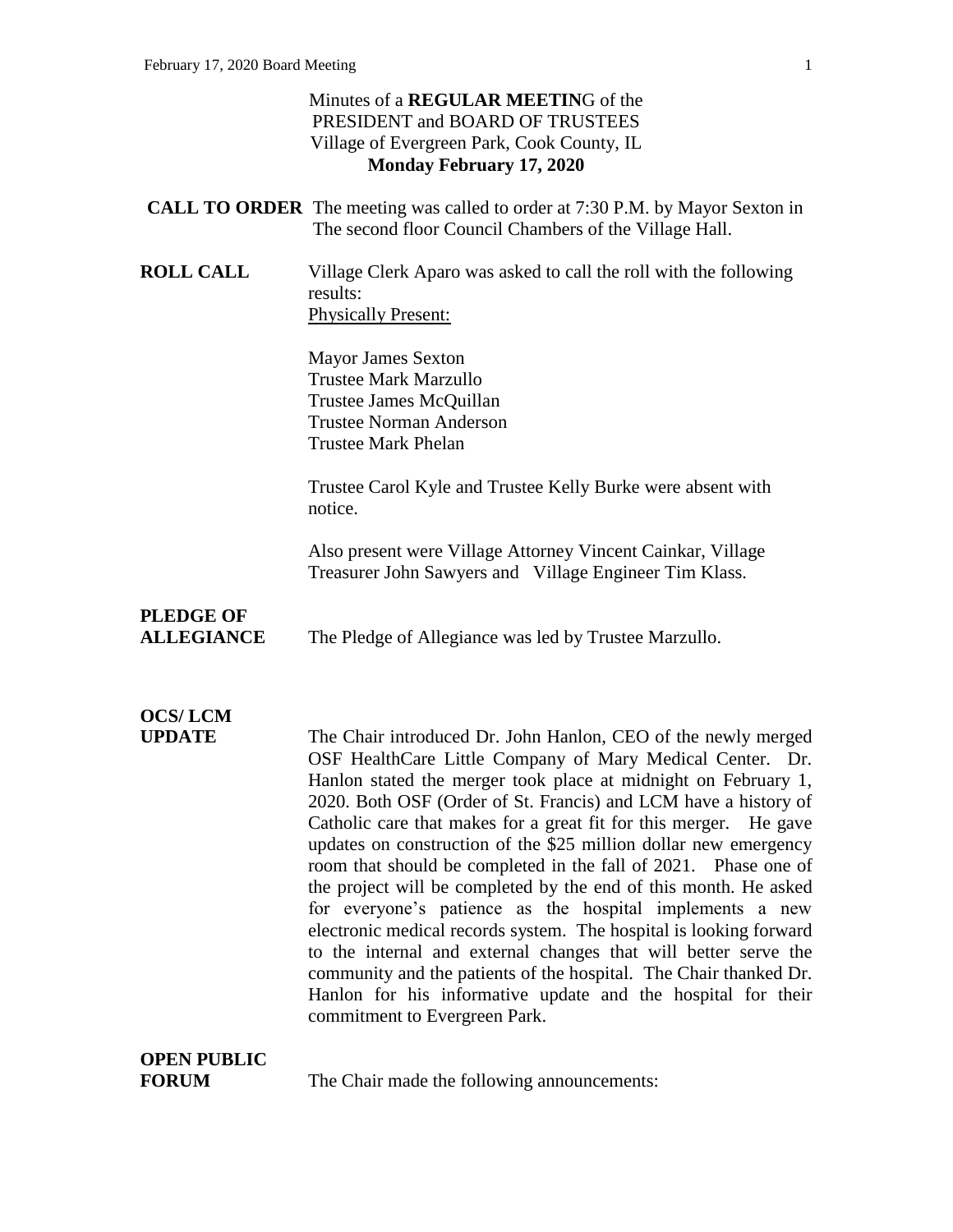Best Wishes to Mike Knieps, Deputy Director of Water Management Division of EP Public Works on his retirement. Mike has over 41 years of service. He began his career with the Water Department in 1979 as a laborer and was promoted to foreman in 1993 and became Deputy Director in 1996. The Chair commended Mike on his vigilant efforts to combat West Nile Virus for the past eighteen years. The Chair wished him continued health and happiness in his retirement.

The Chair invited everyone to stay for cake and coffee after tonight's Board meeting and visit with Mike and his family. Mike introduced his family in attendance tonight. He thanked the Chair and the Board stating it has been an honor to serve the people of Evergreen Park. He also praised the Water Department employees for their professionalism. He was given a standing ovation and a hearty round of applause.

- 1. Commendations to the EP Public Works for the job done on snow removal during the recent snow storms.
- 2. Thank you to Cook County for the \$150,000 block grant for the sewer lining project.
- 3. The Chair read a portion of a letter from former OCS Director Mary Ann Diehl, praising the EP Police Department for their quick action in apprehending a suspect in her backyard.
- 4. Waste Management's At Your Door electronic collections report for January 2020 included 61 stops and 3,880 pounds of material collected.
- 5. Free Tax preparation services are available by appointment Monday through Friday between the hours of 9:30 am to 3:00 pm at Office of Citizens Services. Call 422-8776 to make an appointment; this service is for the disabled and senior citizens.
- 6. Saturday, February 22, 2020 from 10 am to 5 pm at the Senior Center, EP Recreation and Glenn Pniewski and Pyeisha Allen of the Youth Department present "FantaSciFest," a day long festival of pop culture, comics and fantasy and art. Everyone is invited to attend this debut event.
- 7. Friday, March 20, 2020 from 7-11 pm, the Fraternal Oder of Police, EP Lodge No. 27 presents a Fish and Sport Show at Bourbon Street. Advance tickets can be purchased at the EP Police Department.
- 8. The EP Independence Day Parade is Friday, July 3, 2020 at 6:30 p.m. with a rain date of fireworks for Sunday, July 5, 2020.

### **OPEN PUBLIC**

**AUDIENCE** Mrs. Virginia Wrobel, EP Senior Council, reminded everyone of the Village Wide Memories to Go Garage Sale on Saturday, May 2, 2020 at Yukich Fields.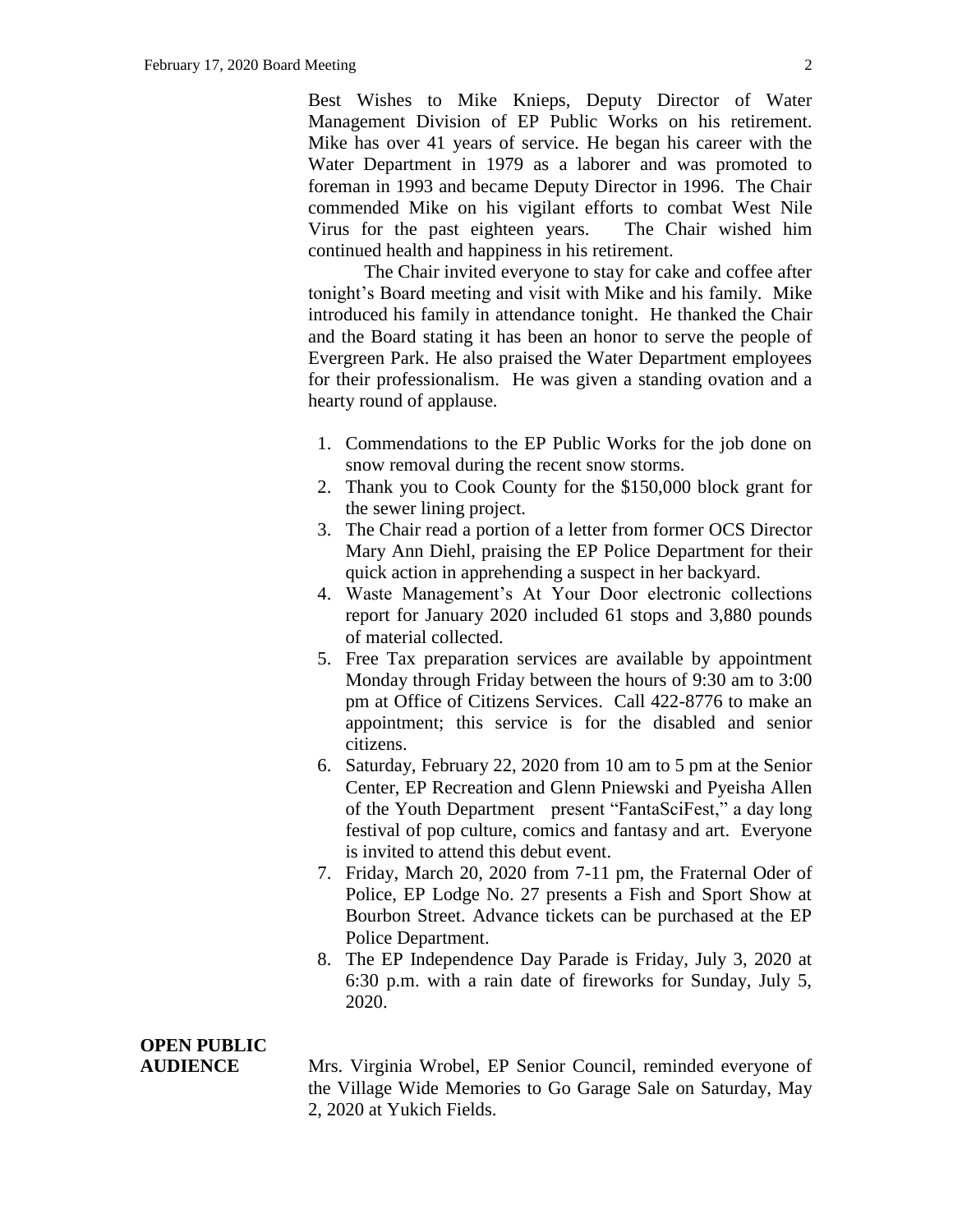| <b>REGULAR</b><br><b>AGENDA</b>        |                                                                                                                                                                                                                                                                                                                                                                                                                                                                                |
|----------------------------------------|--------------------------------------------------------------------------------------------------------------------------------------------------------------------------------------------------------------------------------------------------------------------------------------------------------------------------------------------------------------------------------------------------------------------------------------------------------------------------------|
| <b>MINUTES</b>                         | Motion by Trustee Phelan second by Trustee Anderson to waive<br>the reading of the minutes of the February 3, 2020 Regular<br>Meeting of the President and Board of Trustees as presented was<br>passed by unanimous voice vote and so ordered by the Chair.                                                                                                                                                                                                                   |
| <b>RESOLUTION</b><br>NO. 8-2020        | Motion by Trustee Marzullo second by Trustee McQuillan, to<br>approve <b>Resolution NO. 8-2020</b> with \$232,805.99 in the Water<br>Management Fund, The TIF Fund, \$ 5,898.12 and the Capital<br>Improvement Fund, \$6,963.78<br>and the Street Bond Fund \$<br>56,770.00 for a total of \$759,228.06. Upon roll call, voting YES:<br>Trustees, Marzullo, McQuillan, Anderson and Phelan; voting NO:<br>NONE. The motion was passed and so ordered by the Chair.             |
| <b>VILLAGE</b>                         |                                                                                                                                                                                                                                                                                                                                                                                                                                                                                |
| <b>COLLECTOR</b><br><b>REPORT</b>      | Motion by Trustee Marzullo second by Trustee Anderson to<br>approve the Village Collector's report for <b>January 2020</b> in the<br>amount of \$1,805,223.43. The motion was passed by unanimous<br>voice vote and so ordered by the Chair.                                                                                                                                                                                                                                   |
| <b>WATER COLLECTOR</b>                 |                                                                                                                                                                                                                                                                                                                                                                                                                                                                                |
| <b>REPORT</b>                          | Motion by Trustee Phelan second by Trustee Marzullo to approve<br>the Water Collector's report for January 2020 in the amount of<br>\$750,264.31 in the Sewer and Water Fund. The motion was passed<br>by unanimous voice vote and so ordered by the Chair.                                                                                                                                                                                                                    |
| <b>VILLAGE</b>                         |                                                                                                                                                                                                                                                                                                                                                                                                                                                                                |
| <b>TREASURER</b><br><b>REPORT</b>      | Motion by Trustee McQuillan second by Trustee Anderson to<br>approve the Village Treasurer's report for January 2020 with<br>\$5,258,249.19 in the General Fund and \$4,558,132.54 in the<br>Sewer and Water Fund. The motion was passed by unanimous<br>voice vote and so ordered by the Chair.                                                                                                                                                                               |
| <b>BUSINESS</b><br><b>CERTIFICATES</b> | Motion by Trustee Phelan second by Trustee Anderson to approve<br>business<br>license<br>application<br>for<br><b>EVERYTHING</b><br>the<br><b>BEAUTIFUL</b> to conduct a hair studio/retail boutique business<br>located at 9537 S. Pulaski Road. The Chair welcomed the<br>petitioner, Ms. Williams in the audience. Upon roll call, voting<br>YES: Trustees McQuillan, Anderson, Phelan and Marzullo; voting<br>NO: NONE. The motion was passed and so ordered by the Chair. |
|                                        | Motion by Trustee Marzullo second by Trustee McQuillan to                                                                                                                                                                                                                                                                                                                                                                                                                      |

Motion by Trustee Marzullo second by Trustee McQuillan to approve **ELLE MICHELLE** to conduct an office for photography located at 9250 S. Kedzie Avenue. The Chair welcomed the petitioner, Ms. Whitfield in the audience. Upon roll call, voting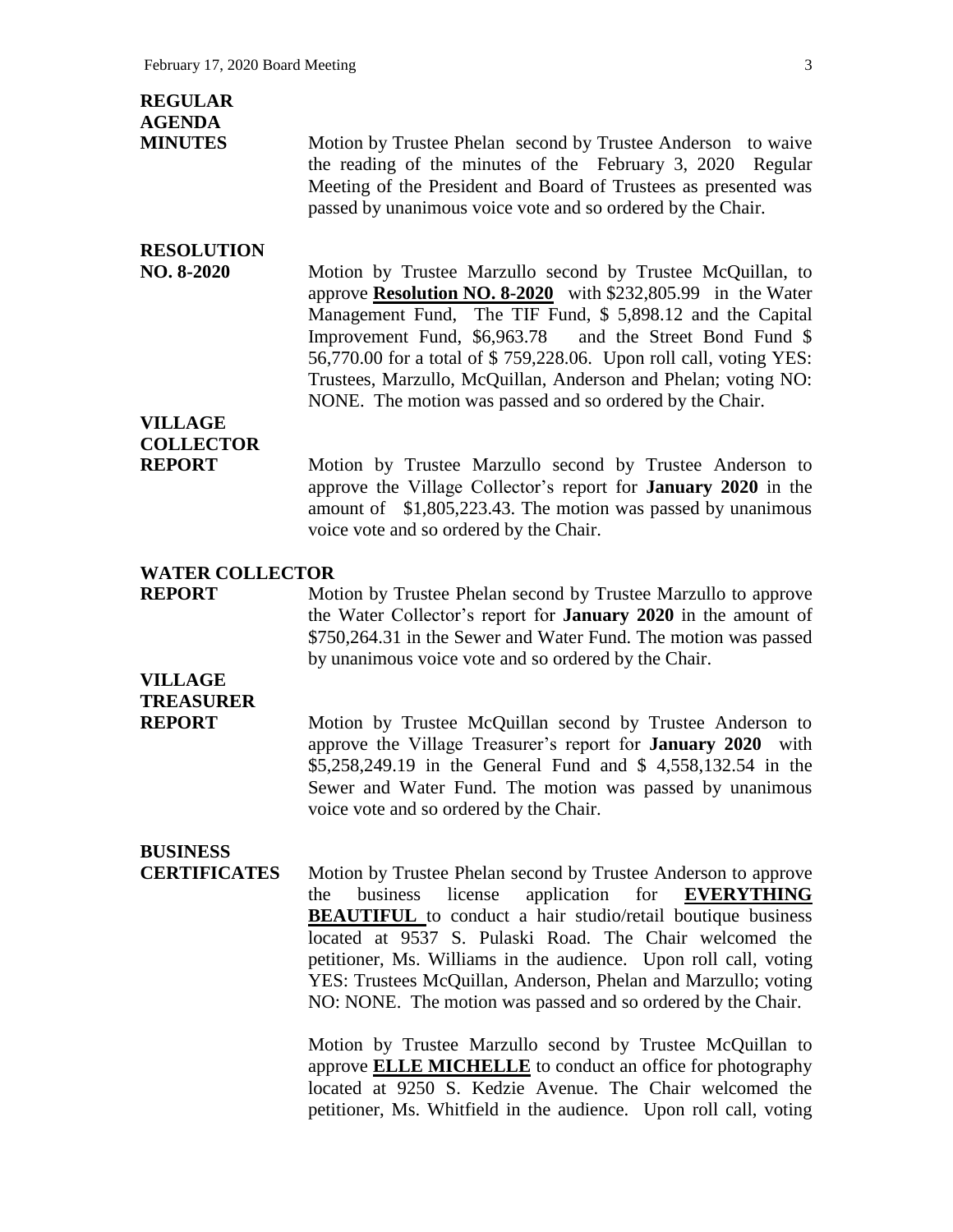YES: Trustees Anderson, Phelan, Marzullo and McQuillan; voting NO: NONE. The motion was passed and so ordered by the Chair.

#### **SW CONFERENCE**

**OF MAYORS** Motion by Trustee Phelan second by Trustee Anderson to approve the annual dues payment to the Southwest Conference of Mayors in the amount of \$ 5,500.00. Upon roll call, voting YES: Trustees Phelan, Marzullo, McQuillan and Anderson; voting NO: NONE. The motion was passed and so ordered by the Chair.

### **PERSONNEL**

**GUIDE** 6 Motion by Trustee McQuillan second by Trustee Marzullo to approve required changes to the Village of Evergreen Park Personnel Guide revised February 17, 2020. The Chair thanked Clerk Aparo, Treasure Sawyers and Deputy Clerk Cericola for their efforts in the revised guide. Upon roll call, voting YES: Trustees Marzullo, McQuillan, Anderson and Phelan; voting NO: NONE. The motion was passed and so ordered by the Chair.

### **GIRLS SOFTBALL PERMIT**

**REQUEST** Motion by Trustee Anderson second by Trustee Phelan to approve the request for Evergreen Park Girls Softball (EPGSL) to host opening ceremonies and parade on Friday, May 8, 2019 at 6:30 p.m. at Yukich Fields. Upon roll call, voting YES: Trustees McQuillan, Anderson, Phelan and Marzullo; voting NO: NONE. The motion was passed and so ordered by the Chair.

## **ENGINEER'S**

**REPORT** Village Engineer Tim Klass had no report.

# **ATTORNEY'S**

**REPORT** The Attorney Mr. Cainkar had no report.

### **BID REQUESTS SANITARY SEWER CDBG & LINING**

Motion by Trustee Phelansecond by Trustee Marzullo to approve the request from Public Works Director Lorenz to allow the Clerk to solicit bids for (2) two projects. The first the CDBG Sanitary Sewer Lining with \$160,000 amount awarded and the second is the 2020 Sanitary Sewer Lining Project. Upon roll call, voting YES: Trustees Anderson, Phelan, Marzullo and McQuillan; voting NO: none. The motion was passed and so ordered by the Chair.

**MISC.** NONE.